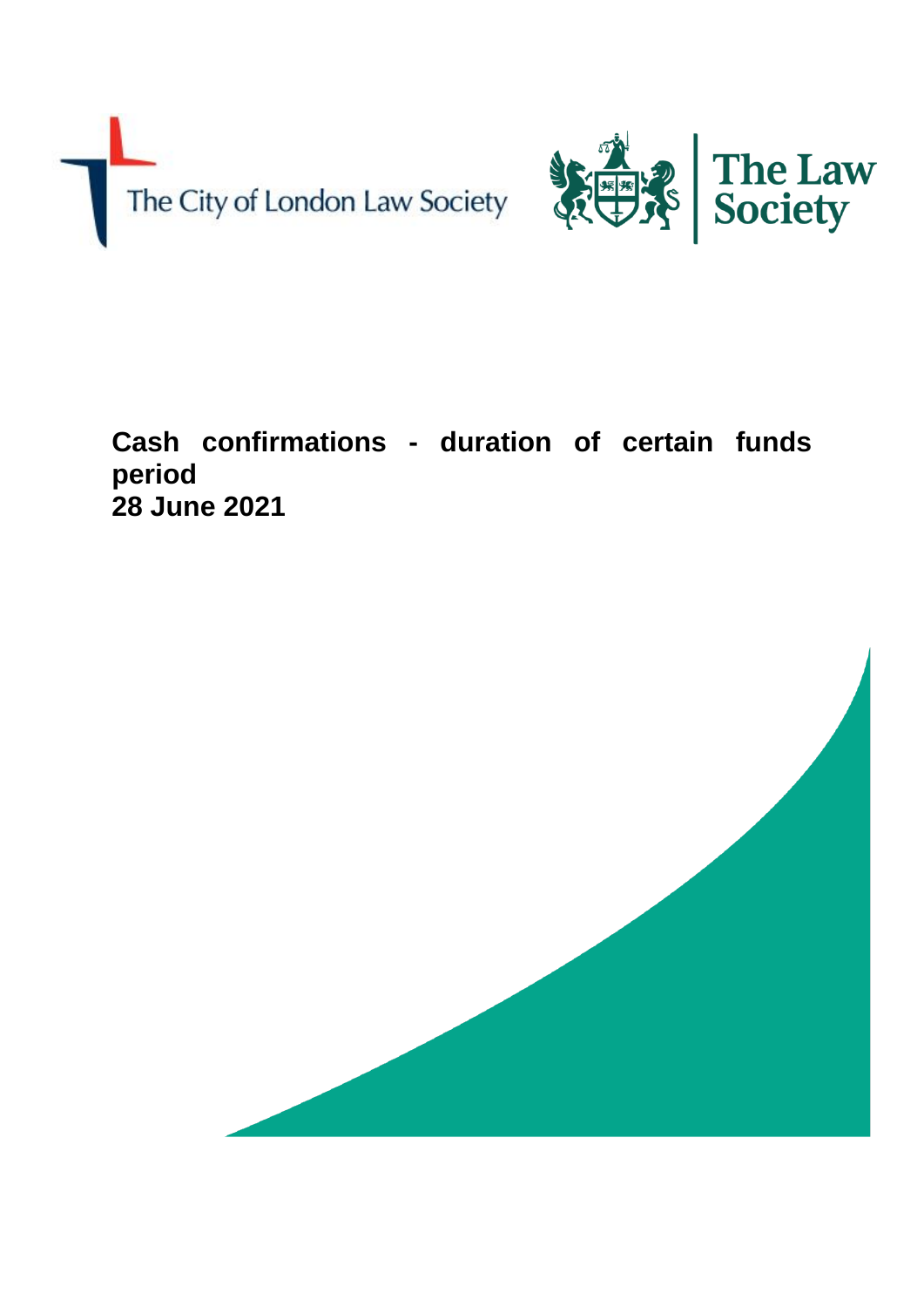# **Cash confirmations - duration of certain funds period**

*In Response Statement 2020/1 (RS 2020/1) the Code Committee of the Takeover Panel (Panel) gave certain guidance as to factors bidders should take into account when arranging financing for an offer where there is a question outstanding on the long-stop date as to whether the bidder will be permitted to lapse its offer. This document has been drafted by a Joint Working Party of the Company Law Committees of the City of London Law Society (CLLS) and the Law Society of England and Wales (the Law Society) (the Joint Working Party). The Joint Working Party is made up of senior and specialist corporate lawyers from both the CLLS and the Law Society who have a particular focus on issues relating to takeovers. This document represents the Joint Working Party's explanation of the ways in which, in its view, the requirements of the City Code on Takeovers and Mergers (Code) may be satisfied as from the date the changes to the Code specified in RS 2020/1 come into effect (5 July 2021), taking into account the guidance in RS 2020/1, but it is not prescriptive. It is not intended to be, and should not be relied upon as being, legal or regulatory advice. Users of this document will need to consider its contents in light of the specific circumstances of their particular transaction and should consult their own advisers before using, or taking any action based on, this document. No duty of care or liability whatsoever is accepted by the Law Society or the CLLS, by those involved in the preparation or approval of this document, or by the firms or organisations that they represent, to any firm, company or individual who relies on material in it and no representation or warranty is made as to its accuracy, suitability or completeness.*

*28 June 2021*

### **1 Summary of Code provisions – cash confirmation statements**

- 1.1 General Principle 5 (**GP5**) of the Code provides that a bidder must announce an offer only after (a) ensuring that it can fulfil in full any cash consideration and (b) taking all reasonable measures to secure the implementation of any other type of consideration.
- 1.2 Reflecting GP5, the Code also provides that a bidder should only announce its firm intention to make an offer after the most careful and responsible consideration and when it has every reason to believe that it can and will continue to be able to implement the offer (responsibility in this connection also rests on the bidder's financial adviser) (**R2.7(a)**).
- 1.3 Where an offer is for cash, or includes an element of cash, the Code requires the firm offer announcement and the offer document to include confirmation by the bidder's financial adviser (or another appropriate third party) that resources are available to the bidder sufficient to satisfy full acceptance of the offer (**Cash Confirmation Statement**) (**R2.7(d)** and **R24.8**). The Code expressly provides that the financial adviser making the Cash Confirmation Statement will not be expected to produce the cash itself if, in giving the confirmation it (a) acted responsibly and (b) took all reasonable steps to assure itself that the cash was available.
- 1.4 While there are no specific requirements set out in the Code as to the period for which the funds being used to finance the offer must be available, in discharging its obligations in giving a Cash Confirmation Statement, the relevant financial adviser making such statement must consider the requirements described above together with the specific circumstances of any case in satisfying itself of the adequacy of the timing of the availability of funds.

# **2 Summary of Code provisions – long-stop date (contractual offers)**

- 2.1 On a contractual offer, under **R12.1(a)** a bidder must include a term in the firm offer announcement and in the offer document that the offer will not proceed, will lapse or will be withdrawn on a specific date (a long-stop date (**Offer LD**)):
	- (a) if sufficient acceptances have not been received so as to enable the acceptance condition to be satisfied (other than in the case of a pre-conditional offer) (**R12.1(a)(i)**); or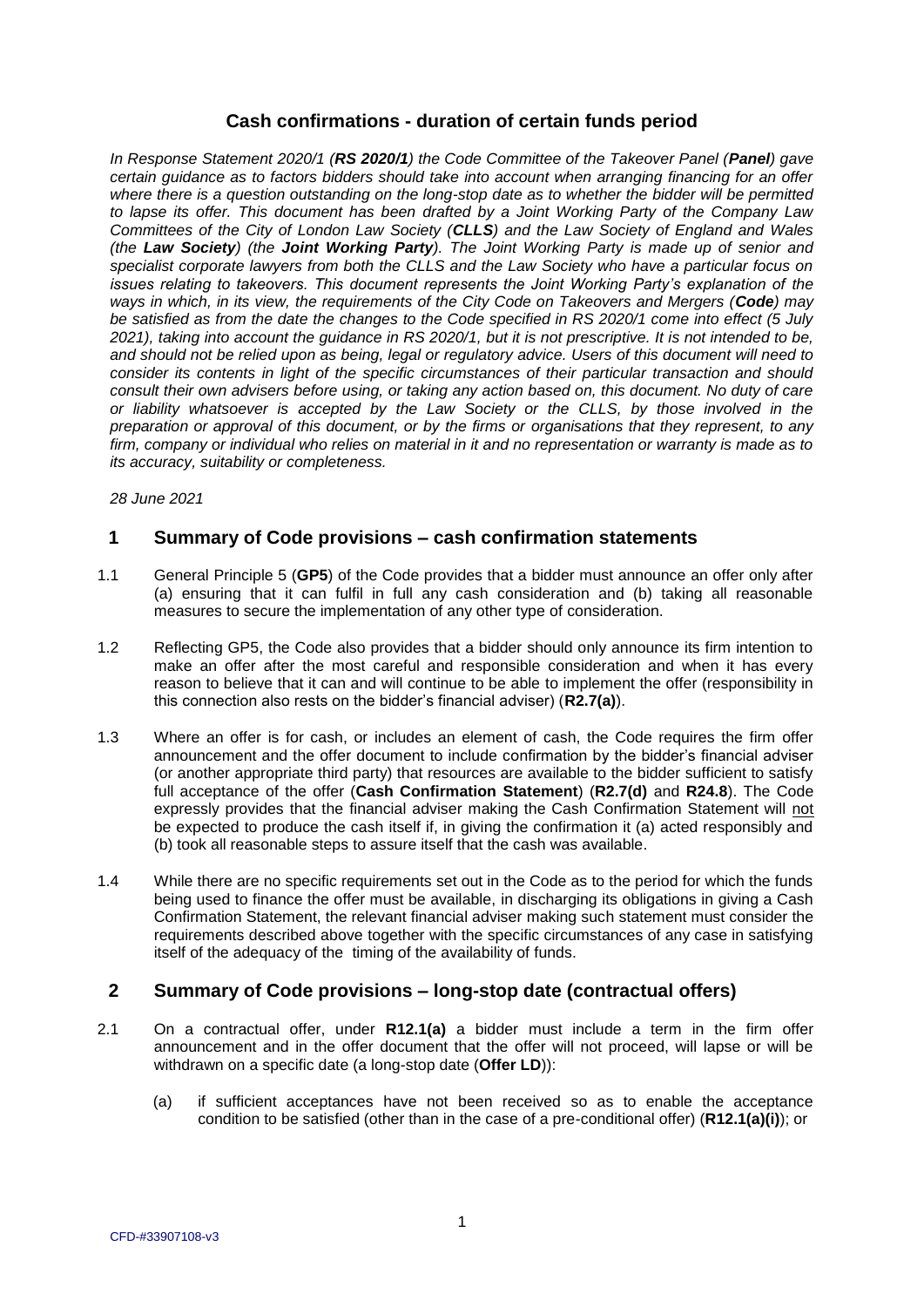- (b) with the consent of the Panel, if a condition or pre-condition relating to an official authorisation or regulatory clearance has not been satisfied or waived (**R12.1(a)(ii)**).
- 2.2 Under **R12.2** the Panel will normally give its consent under **R12.1(a)(ii)** if it is satisfied, as at the Offer LD, that the outstanding official authorisation or regulatory clearance is a material official authorisation or regulatory clearance, and provided that either: (a) it is not sufficiently clear what action would be required to be taken in order for the authorisation or clearance to be obtained; or (b) if it is sufficiently clear what action would be required to be taken in order for the authorisation or clearance to be obtained, the taking of that action would give rise to circumstances which are of material significance to the bidder in the context of the offer (see **R13.5(a)**).
- 2.3 The Note on R12 further provides that if a question as to whether the Panel will give its consent under **R12.1(a)(ii)** remains outstanding on the Offer LD, the bidder will not normally be permitted to lapse or withdraw the offer pending the final determination of the issue (**Note on R12**).
- <span id="page-2-0"></span>2.4 The Code Committee of the Panel expressly noted at the time of drafting and publishing these rules (emphasis added) that:

"…*other than in the case of a pre-conditional offer, the question of whether the offer should be permitted to lapse on account of an outstanding official authorisation or regulatory clearance will only be relevant if the offeror has received sufficient acceptances so as to enable the acceptance condition to be satisfied (in line with the new Rule 12.1(a)(i)). This will not be known until the long-stop date itself. Therefore, whilst the Code Committee expects that the parties will engage with the Panel in relation to the status of any outstanding authorisation or clearance*  prior to the long-stop date, it is likely that a final determination will not be made by the Panel *until shortly after the long-stop date has passed. The Code Committee therefore considers it*  likely that the new Note on Rule 12 will be relevant in most contractual offers that reach their *long-stop date and, accordingly, that offerors should take this into account when arranging their offer financing*" (**para 4.15 RS 2020/1**).

<span id="page-2-1"></span>2.5 The Code Committee of the Panel also drew attention to the fact that if, at the Offer LD:

"*…sufficient acceptances have been received so as to enable the acceptance condition to be satisfied and the Panel does not consent to the offer lapsing under Rule 12.1(a)(ii) but, exceptionally, the offeror is not willing immediately to waive the outstanding condition(s) (for example, because remedial action must be taken before the relevant clearance can be obtained and the offeror is not willing to complete its offer without having done so), the Panel will consider what action to take at the time, which could include the offeror remaining subject to an ongoing obligation to satisfy the outstanding condition(s) and close its offer as soon as practicable*" and that in this scenario "*if the offer continues for a more substantial period of time following the long-stop date on the basis set out in paragraphs 4.21 to 4.24 [of RS 2020/1], this may require the offeror to extend its financing*" (**paras 4.38(e) and 4.40 RS 2020/1**).

# **3 Summary of Code provisions – long-stop date (schemes)**

- 3.1 On a scheme of arrangement, the parties are permitted to include within the conditions to the scheme a long-stop date by which the scheme must be effective (**Scheme LD**) (**s3(b)(i) App.7**).
- 3.2 On a scheme of arrangement there is also a requirement that, except with the consent of the Panel, the bidder must take certain procedural steps prior to and at the court sanction hearing (**s3(g)(i) & (ii) App.7**). The requirement to take these procedural steps will not apply if a condition relating to a material official authorisation or regulatory clearance is outstanding provided that either:
	- (a) it is not sufficiently clear what action would be required to be taken in order for the authorisation or clearance to be obtained (**s3(g)(A) App.7**); or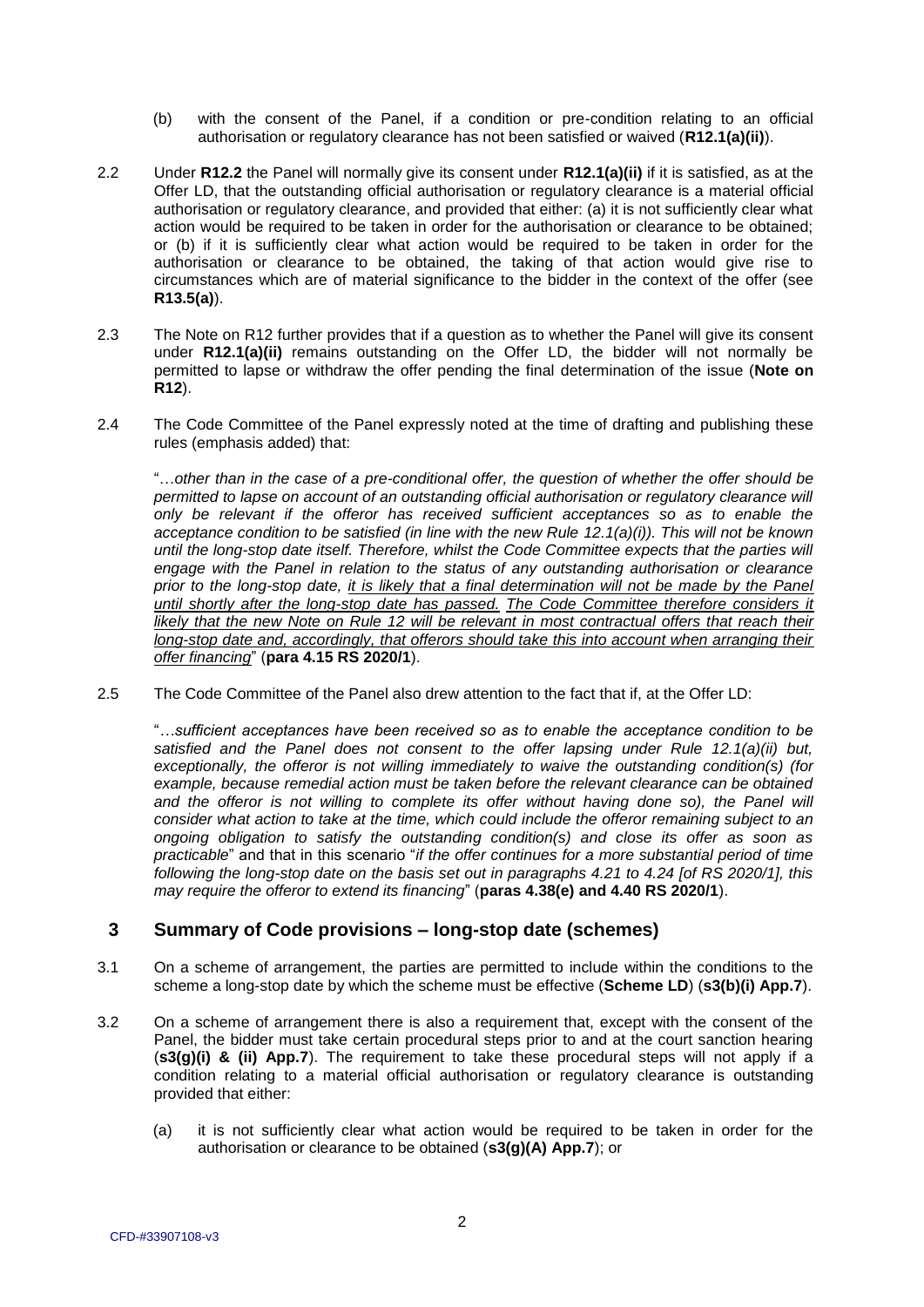- (b) if it is sufficiently clear what action would be required to be taken in order for the authorisation or clearance to be obtained, the taking of that action would give rise to circumstances which are of material significance to the bidder in the context of the offer (see **R13.5(a)**) (**s3(g)(B) App.7**).
- 3.3 If a question as to whether the proviso to **s3(g) App.7** has been satisfied remains outstanding on the Scheme LD, the parties to the offer will normally be required to agree an extension to the Scheme LD pending the final determination of the issue (**Note on s3 App.7**).
- <span id="page-3-0"></span>3.4 The Code Committee of the Panel has noted (emphasis added) that:

"*…the new Note on Section 3(g) of Appendix 7 (Where a determination under Section 3(g) remains outstanding on the long-stop date), similar to the new Note on Rule 12 in relation to contractual offers, is intended not as a basis for the Panel to require a lengthy extension to a long-stop date but rather to prevent an offeror from lapsing its offer whilst a dispute over the status of a condition relating to an outstanding official authorisation or regulatory clearance is resolved. The Code Committee considers that offerors should take this into account when arranging their financing and that the long-stop date of a scheme should be set accordingly*"(**para 4.54 RS 2020/1**).

<span id="page-3-1"></span>3.5 The Code Committee of the Panel has also noted (emphasis added) that:

"*…if the Panel determined under Section 3(g) of Appendix 7 that:* 

- *(a) the remedial action required to be taken in order to obtain a material official authorisation or regulatory clearance was sufficiently clear; and*
- *(b) the taking of such action did not satisfy the material significance requirement in Rule 13.5(a),*

*but the action could not be completed before the long-stop date and the offeror was not willing to allow the scheme to become effective until it had completed the action, the Panel may consider that the offeror should be subject to an ongoing obligation to satisfy the outstanding condition as soon as practicable. In this case, the only alternative open to the offeror would be to agree to extend the long-stop date for as long as is needed in order for the action to be completed and the condition satisfied (with the court sanction hearing being rearranged accordingly). Similar to the rationale set out in paragraph 4.24 [of RS 2020/1] in relation to contractual offers, given that in these circumstances (i) offeree company shareholders will have approved the scheme, (ii) the offeree company board will not have withdrawn its support for the scheme, and (iii) the Panel will have determined that the offeror does not have a basis for lapsing or withdrawing its offer, the Code Committee considers that the offeror should not be permitted to cause the offer to lapse (and may therefore be required to extend its financing, if it is not willing to waive the relevant condition)*" (**para 4.55 RS 2020/1**).

# **4 Overview of historic market practice**

4.1 It is customary for financial advisers to retain external legal counsel to assist and advise on the giving of the Cash Confirmation Statement, in particular given the sometimes intricate nature of the financing arrangements themselves and any relevant contractual arrangements a bidder and a financial adviser may enter into in relation to the provision of the financing for the purposes of the offer. In addition, it is common for a financial adviser to seek comfort from its counsel to the effect that, in its view, the financial adviser has acted responsibly and taken all reasonable steps to assure itself that the financing would remain available for the purposes of the offer. While recognising (a) that it is ultimately for the Panel to determine as to whether or not a financial adviser may have discharged its obligations in making the Cash Confirmation Statement and (b) the advice from its external counsel is not a legal opinion in lieu of that, given the nature and extent of the financing arrangements that are put in place for the purposes of financing an offer (and potentially serious ramifications for a financial adviser if problems later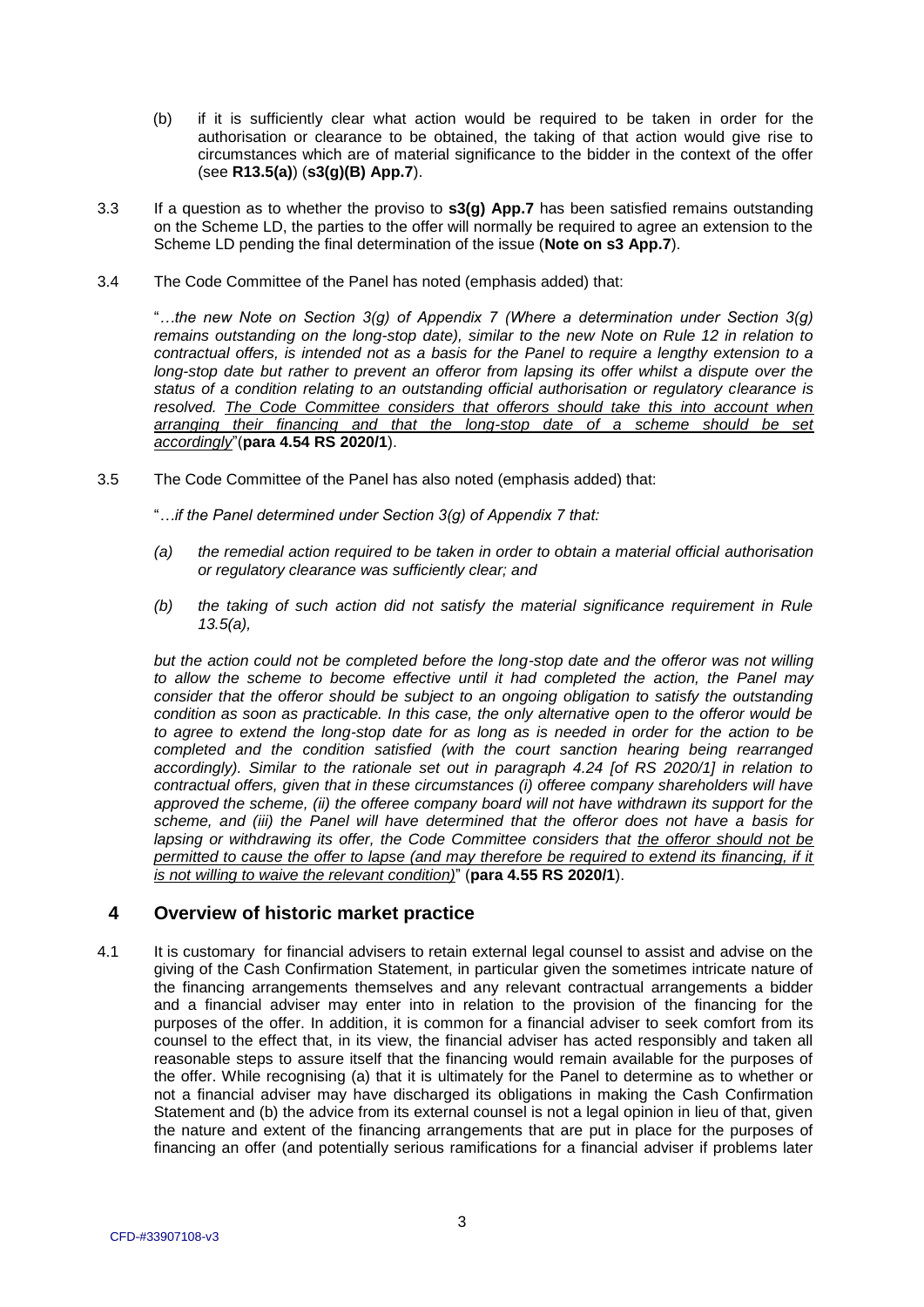emerge) this is nonetheless advice financial advisers consider important and customarily require prior to the release of an announcement of a firm intention to make an offer with the inclusion therein of the Cash Confirmation Statement.

- 4.2 Historically market practice on schemes of arrangement has generally been to set the Scheme LD by reference to the expected time required for satisfaction of conditions relating to official authorisations and regulatory clearances, with the certain funds period allowing for a further period to pay the consideration to offeree shareholders (recognising the consideration must be paid within 14 days of the scheme becoming effective under **s10 App.7**).
- 4.3 As contractual offers have not historically been required to include an Offer LD, the approach to calculating the maximum possible certain funds period for financing could previously be set by reference to the standard contractual offer timetable of 137 days – i.e. 28 days (maximum time to publish the offer document under **R24.1(a)**), plus 81 days (maximum time for offer to become wholly unconditional under **R31.7** assuming it becomes unconditional as to acceptances on D60), plus 14 days (minimum period for offer to remain open after it has become wholly unconditional/settlement of original acceptors), plus 14 days (for payment to be made to shareholders accepting during that period). The market however accommodated alternative approaches to the certain funds period reflecting the expected regulatory timetable, the circumstances of the offer and bidder requirements.

### **5 Joint Working Party views**

- <span id="page-4-0"></span>5.1 In relation to the Panel's comment that bidders should take the **Note on R12** into account when arranging their financing on a contractual offer (see [2.4](#page-2-0) above) and should take the **Note on s3(g) App.7** into account when arranging their financing on a scheme (see [3.4](#page-3-0) above), the view of the Joint Working Party is that a certain funds period that extends for four weeks past the Offer LD/Scheme LD in order for the Panel to make its final determination should be sufficient to meet this requirement and should enable a financial adviser to conclude (in giving the Cash Confirmation Statement) that it is acting responsibly in accordance with **R2.7(d)** and **R24.8**. This reflects the Panel's comment that the Notes are not intended as a basis for a lengthy extension to a long-stop date but rather to prevent a bidder from lapsing its offer whilst a dispute over the status of a condition relating to an outstanding official authorisation or regulatory clearance is resolved.
- <span id="page-4-1"></span>5.2 In addition to the four week period referred to above, the view of the Joint Working Party is that it would be appropriate to add an additional period of:
	- (a) up to 28 days in the case of a contractual offer reflecting the fact that once an offer has become unconditional it must remain open for not less than 14 days and the bidder must give at least 14 days' notice before it is closed (**R31.2(b)**) and a further period of up to 14 days to allow for the consideration to be provided to accepting offeree shareholders within 14 days of the latest of D21, the date the offer becomes unconditional, and the date of receipt of an acceptance complete in all respects (**R31.9**).
	- (b) up to 14 days in the case of a scheme of arrangement reflecting the fact that once a scheme has become effective consideration must be sent to target shareholders within 14 days (**s10 App.7**).
- <span id="page-4-2"></span>5.3 The combination of [5.1](#page-4-0) and [5.2](#page-4-1) above would result in a certain funds period that extends:
	- (a) up to eight weeks beyond the Offer LD on a contractual offer; and
	- (b) up to six weeks beyond the Scheme LD on a scheme.
- 5.4 The Joint Working Party is of the view that it is not necessary to include any additional period to reflect the circumstances referred to in paragraphs [2.5](#page-2-1) and [3.5](#page-3-1) on the basis that these circumstances would, as the Panel notes, be exceptional. In addition, RS 2020/1 does not in